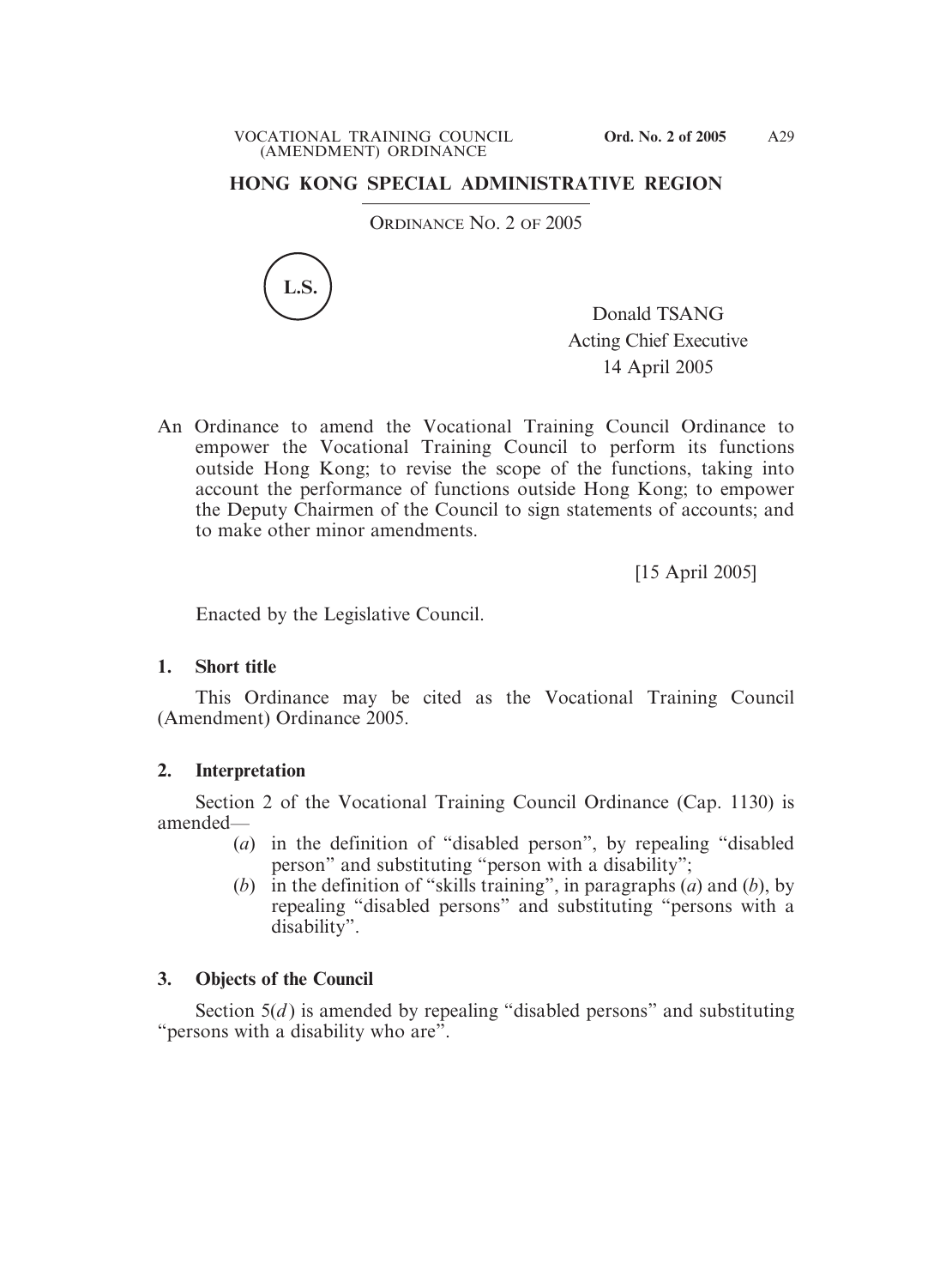### **4. Functions of the Council**

- (1) Section 6(2) is amended—
	- (*a*) in paragraph (*v*), by repealing "and";
	- (*b*) in paragraph (*w*), by repealing the full stop and substituting a semicolon;
	- (*c*) by adding—
		- "(*x*) enter into a partnership or other form of joint venture with other persons;
			- (*y*) acquire, hold and dispose of interests in other corporate bodies and form or take part in forming corporate bodies;
			- (*z*) provide for profit or otherwise training or educational programmes, advisory, consultancy, research or other related services; and
			- (*za*) make a loan to any person on such terms as it considers appropriate in furtherance of its objects or the exercise of its functions.".

(2) Section 6 is amended by adding—

"(3) Subject to subsection (4), the Council may perform any of its functions under this section in Hong Kong or elsewhere either on its own or through an agent or jointly with or as agent for other person or organization.

(4) If the Council performs any of its functions outside Hong Kong for the training or education of a person (other than an eligible person), no subsidy shall be made available by the Government towards the performance of such functions and no subsidy provided by the Government to the Council shall be used to subsidize the performance of such functions.

(5) For the purposes of subsection (4) and this subsection— "eligible person" (合資格的人) means a person who—

- (*a*) holds an identity card issued under the Registration of Persons Ordinance (Cap. 177); and
- (*b*) (i) is not subject to any condition of stay imposed in respect of the person under the Immigration Ordinance (Cap. 115), other than a limit of stay; and

(ii) is not in breach of any limit of stay;

"limit of stay" (逗留期限), in relation to a person, means a condition of stay limiting the period during which the person may remain in Hong Kong.".